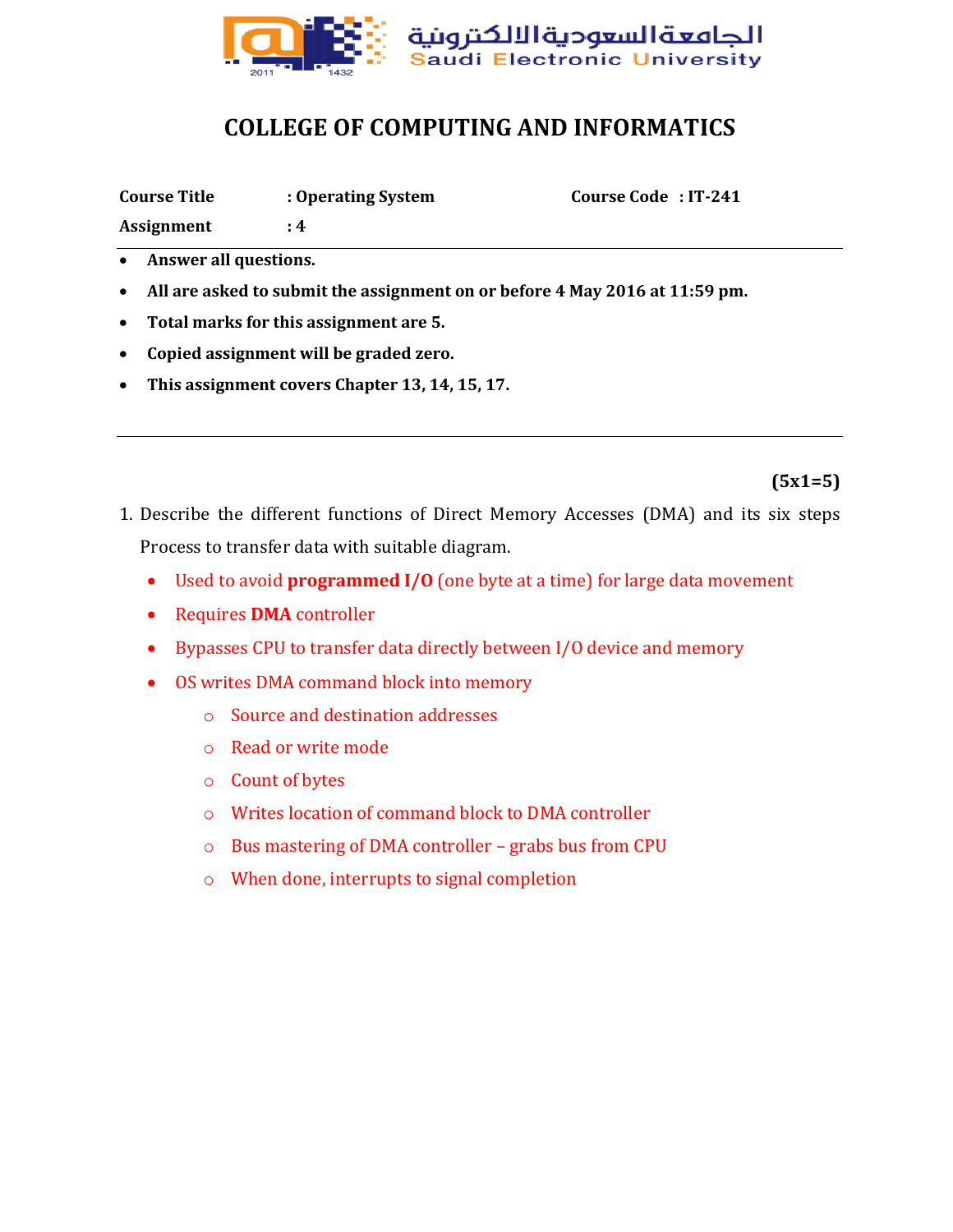

- 2. Write a detail notes about revocation of access rights in system protection
	- Various options to remove the access right of a domain to an object
		- o Immediate vs. delayed
		- o Selective vs. general
		- o Partial vs. total
		- o Temporary vs. permanent
	- Access List Delete access rights from access list
		- o Simple search access list and remove entry
		- o Immediate, general or selective, total or partial, permanent or temporary
	- Capability List Scheme required to locate capability in the system before capability can be revoked
		- o Reacquisition periodic delete, with require and denial if revoked
		- o Back-pointers set of pointers from each object to all capabilities of that object (Multics)
		- o Indirection capability points to global table entry which points to object delete entry from global table, not selective (CAL)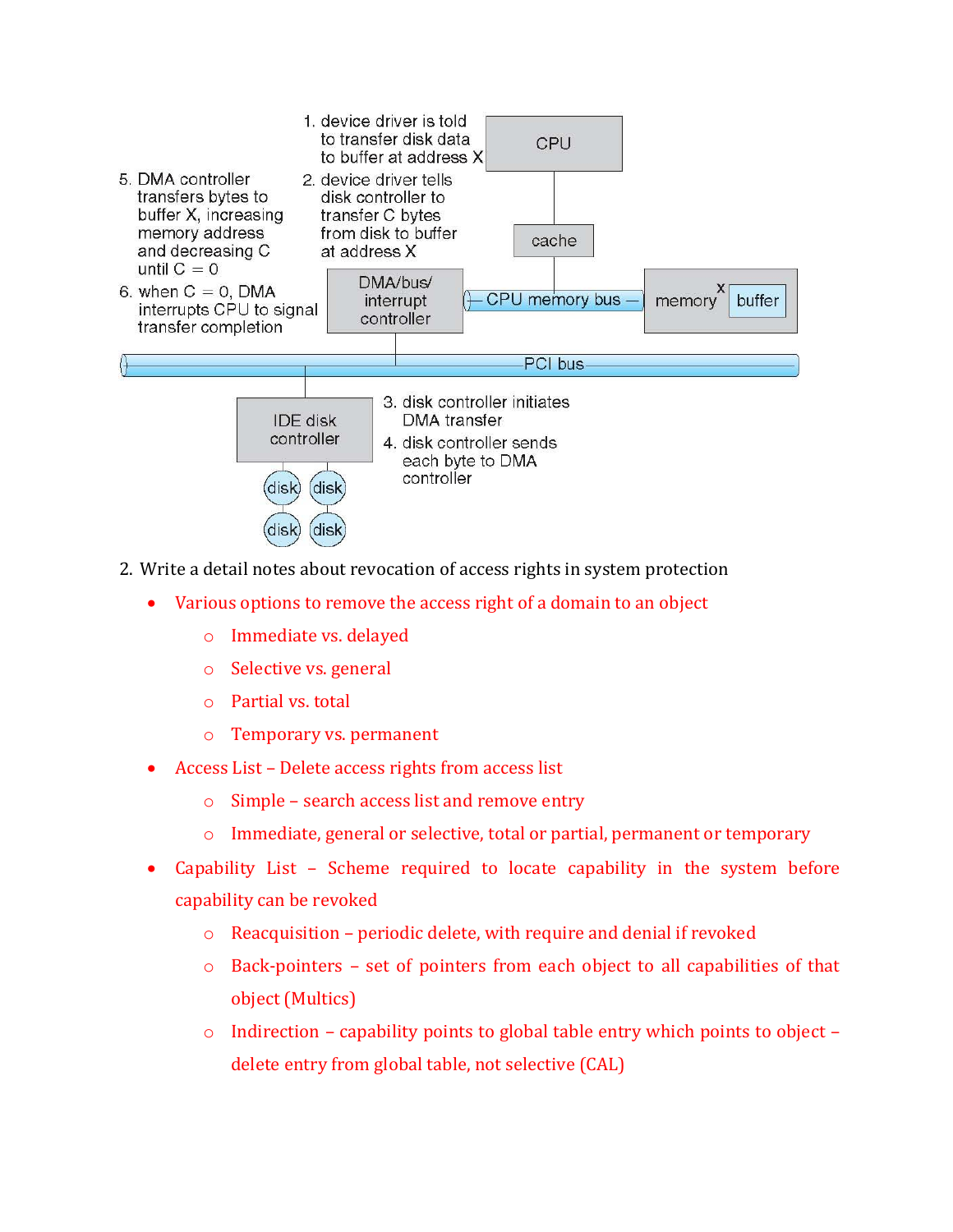- o Keys unique bits associated with capability, generated when capability created
	- Master key associated with object, key matches master key for access
	- Revocation create new master key

Q3. Define the terms volume set, stripe set, and mirror set?

- o **Volume set** is multiple disks that are logically concatenated to form a large logical volume.
- o **Stripe set** is multiple physical partitions interleaved in round-robin fashion.
- o **Mirror set** is two equally sized partitions on two disks with identical data contents.

Q4. What are the three techniques used for communicating data in a local procedure call? Data is communicated using one of the following three facilities: 1) messages are simply copied from one process to the other, 2) a shared memory segment is created and messages simply contain a pointer into the shared memory segment, thereby avoiding copies between processes, 3) a process directly writes into the other process's virtual space.

Q5.Write any 4 categories of how security is violated?

**Breach of confidentiality**. This type of violation involves unauthorized reading of data (or theft of information). Typically, a breach of confidentiality is the goal of an intruder. Capturing secret data from a system or a data stream, such as credit-card information or identity information for identity theft, can result directly in money for the intruder.

• **Breach of integrity**. This violation involves unauthorized modification of data. Such attacks can, for example, result in passing of liability to an innocent party or modification of the source code of an important commercial application.

• **Breach of availability**. This violation involves unauthorized destruction of data. Some crackers would rather wreak havoc and gain status or bragging rights than gain financially. Website defacement is a common example of this type of security breach.

• **Theft of service**. This violation involves unauthorized use of resources. For example, an intruder (or intrusion program) may install a daemon on a system that acts as a file server.